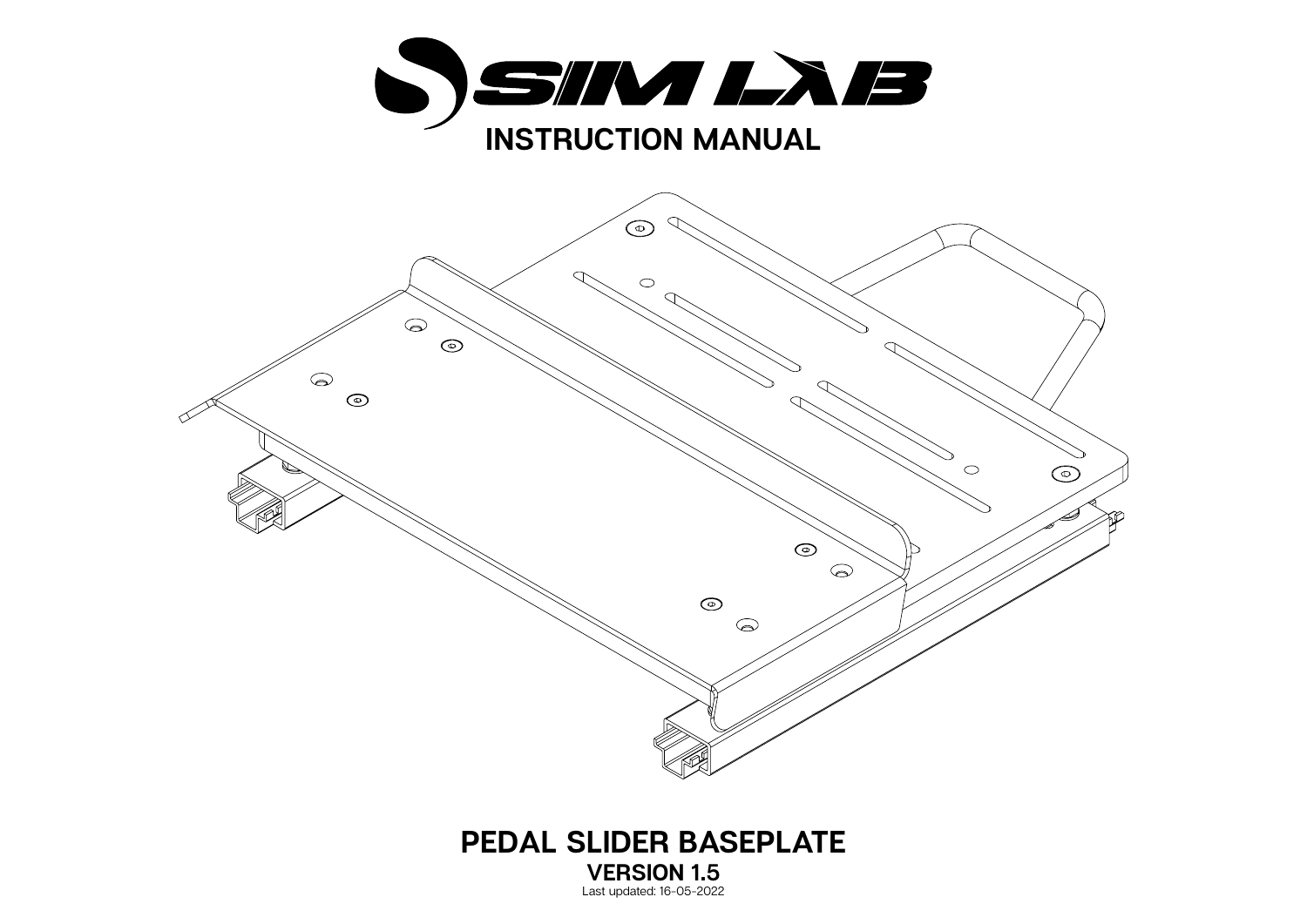## **BEFORE YOU START:**

Thank you for purchasing this Sim-Lab product! On the following pages, you will find detailed instructions on assembly. This requires only a set of simple tools and some of your time. Please check the bill of materials before starting (page 14) and make sure all the parts are delivered.

## **Compatibility:**

This accessory is compatible with more than one of our products. The main two ways of attaching our (seat) sliders to our cockpits are either directly on profile or on a pedal deck. This manual shows both of these options using a P1-X pedal deck (profile) and a GT1-EVO pedal deck (plate). However, compatibility of this accessory is not limited to these cockpits. Please see the product page for more information on compatibility.

## **Inserting Slot-Nuts:**

You got excited, finished the build, put the caps on, but forgot to install one element. Do not worry. It happens to everyone. In this diagram, you can see how to insert a Slot-Nut directly into the slot from the side. You can also use one of your smaller Hex wrenches to help wiggle the Slot-Nut in place.



**Tools needed:**



4/5/6MM 8/10/13MM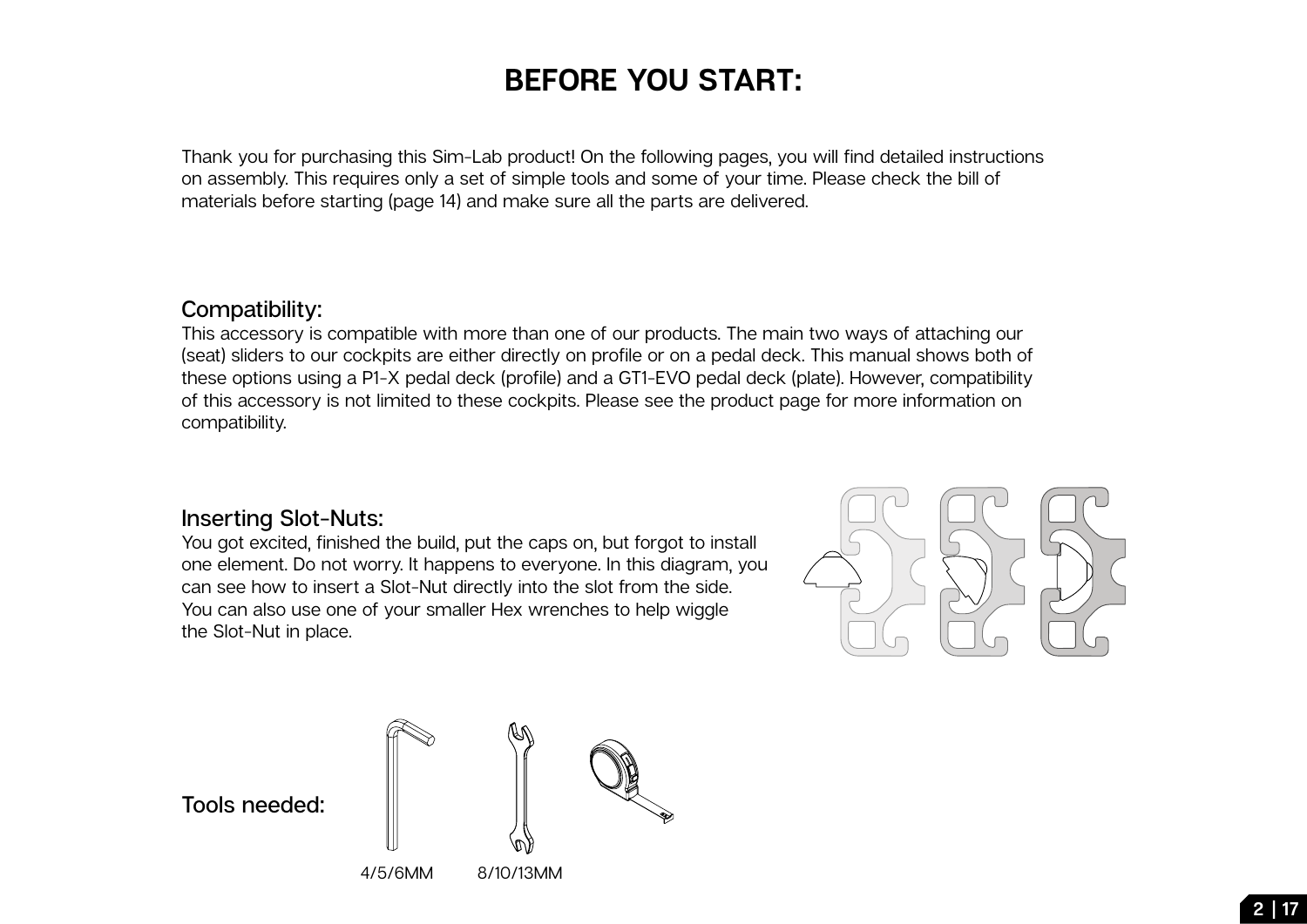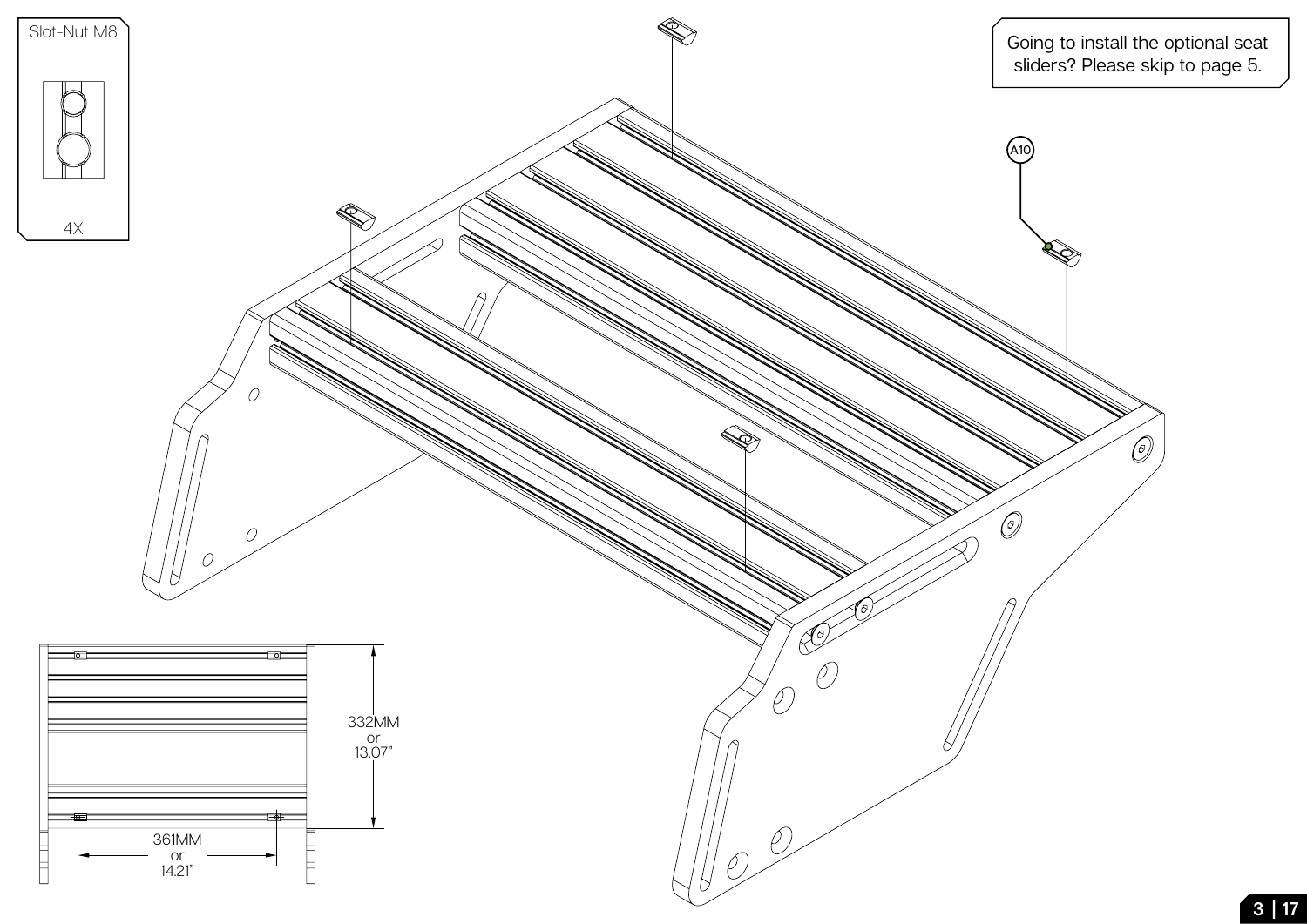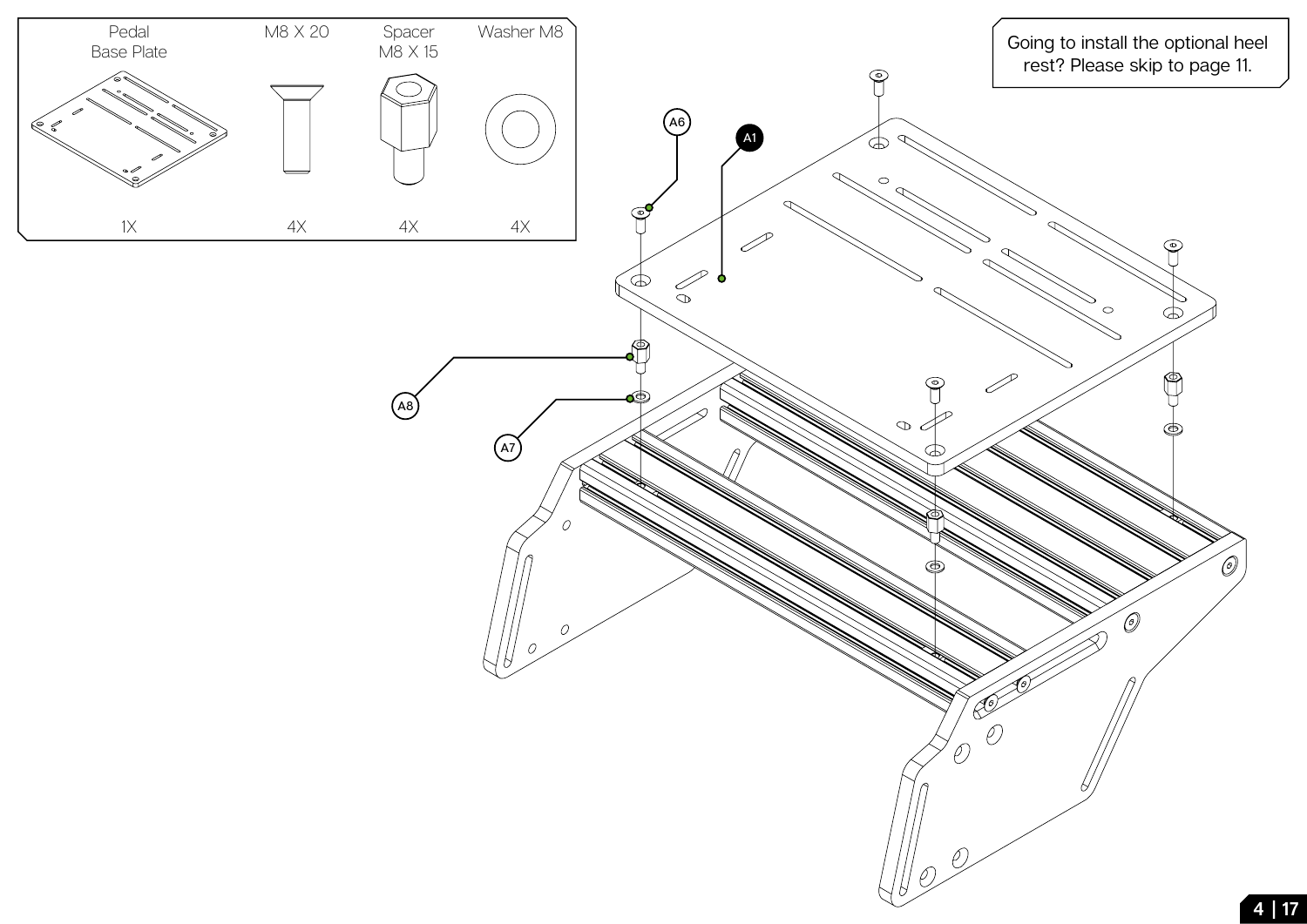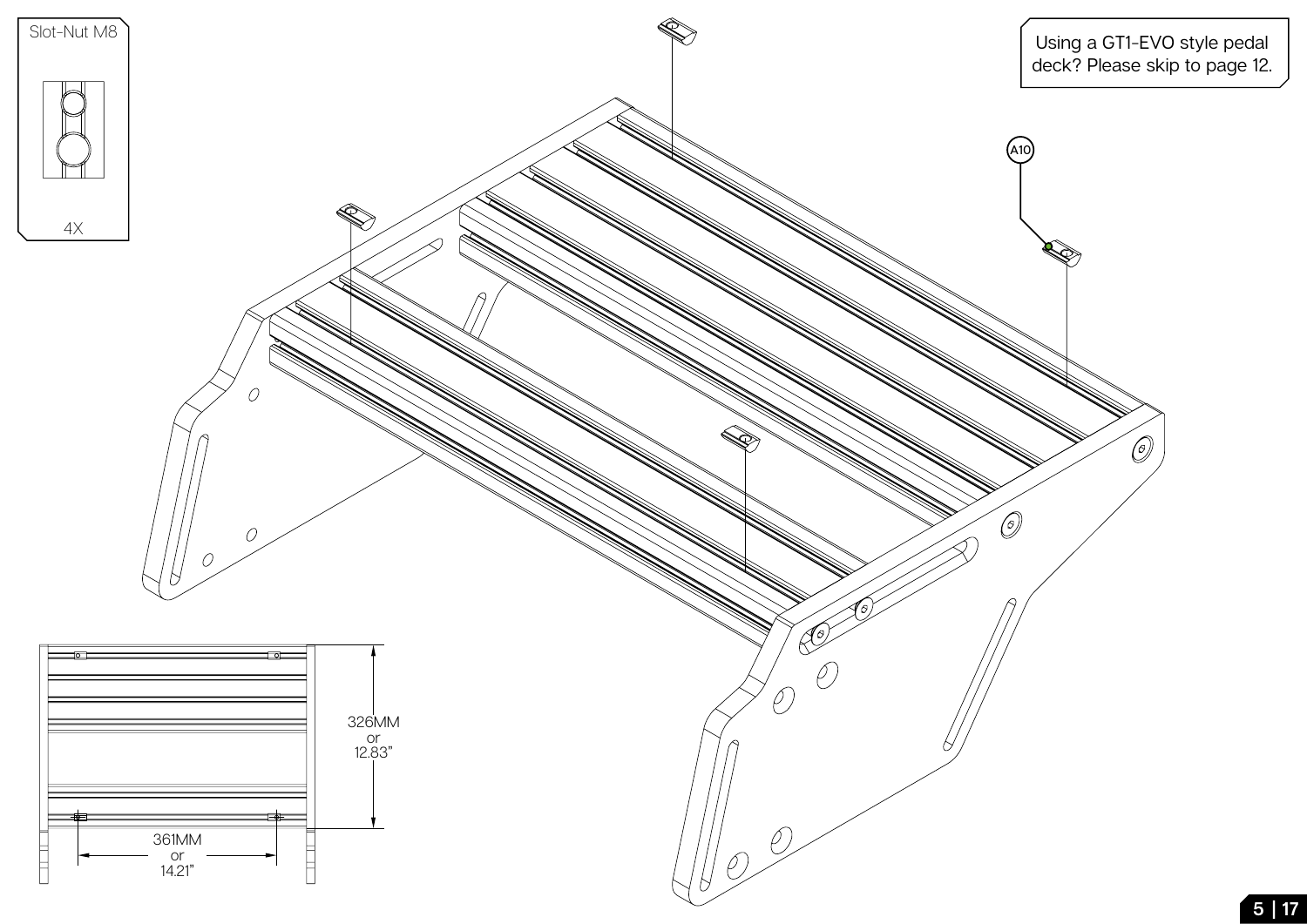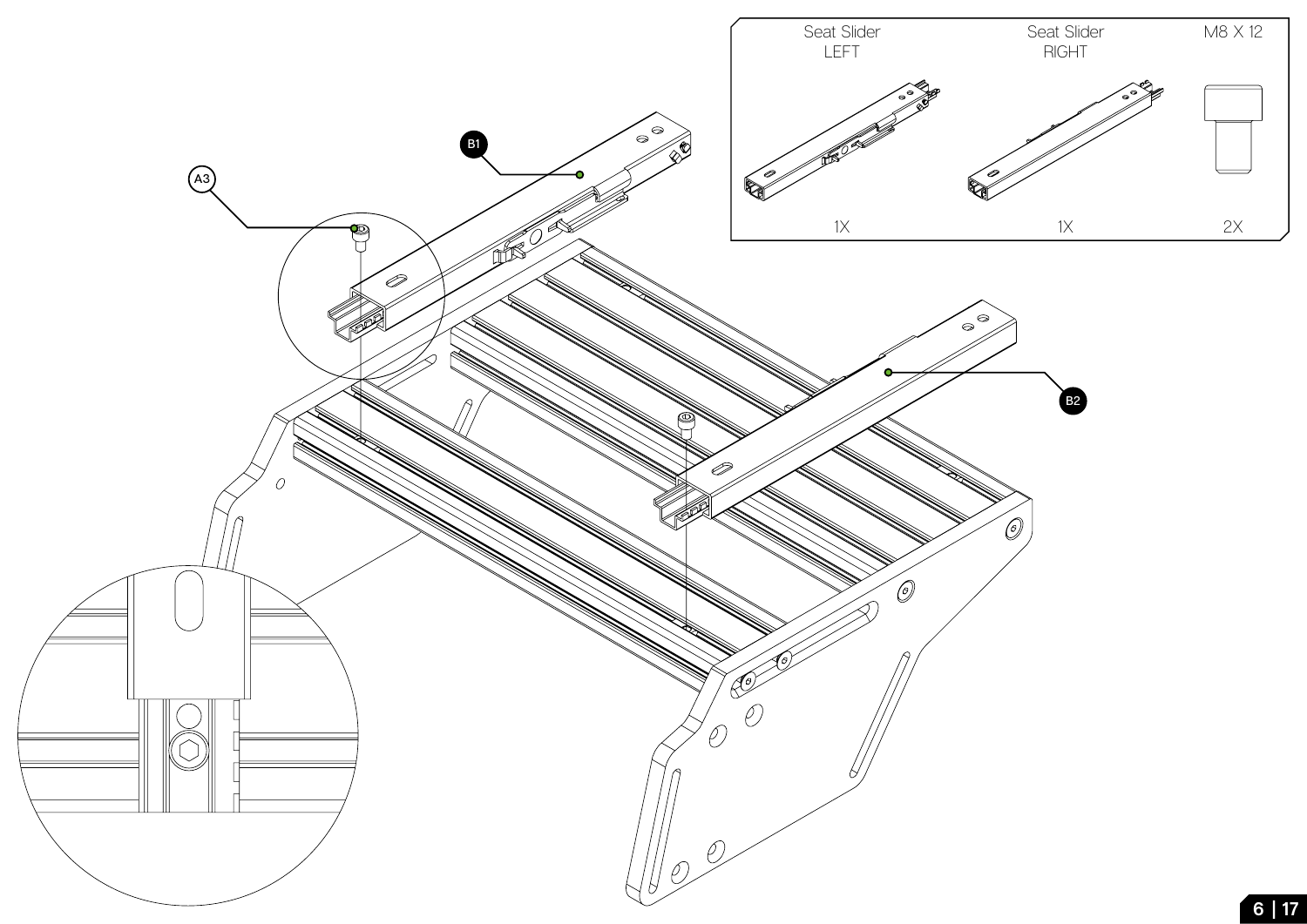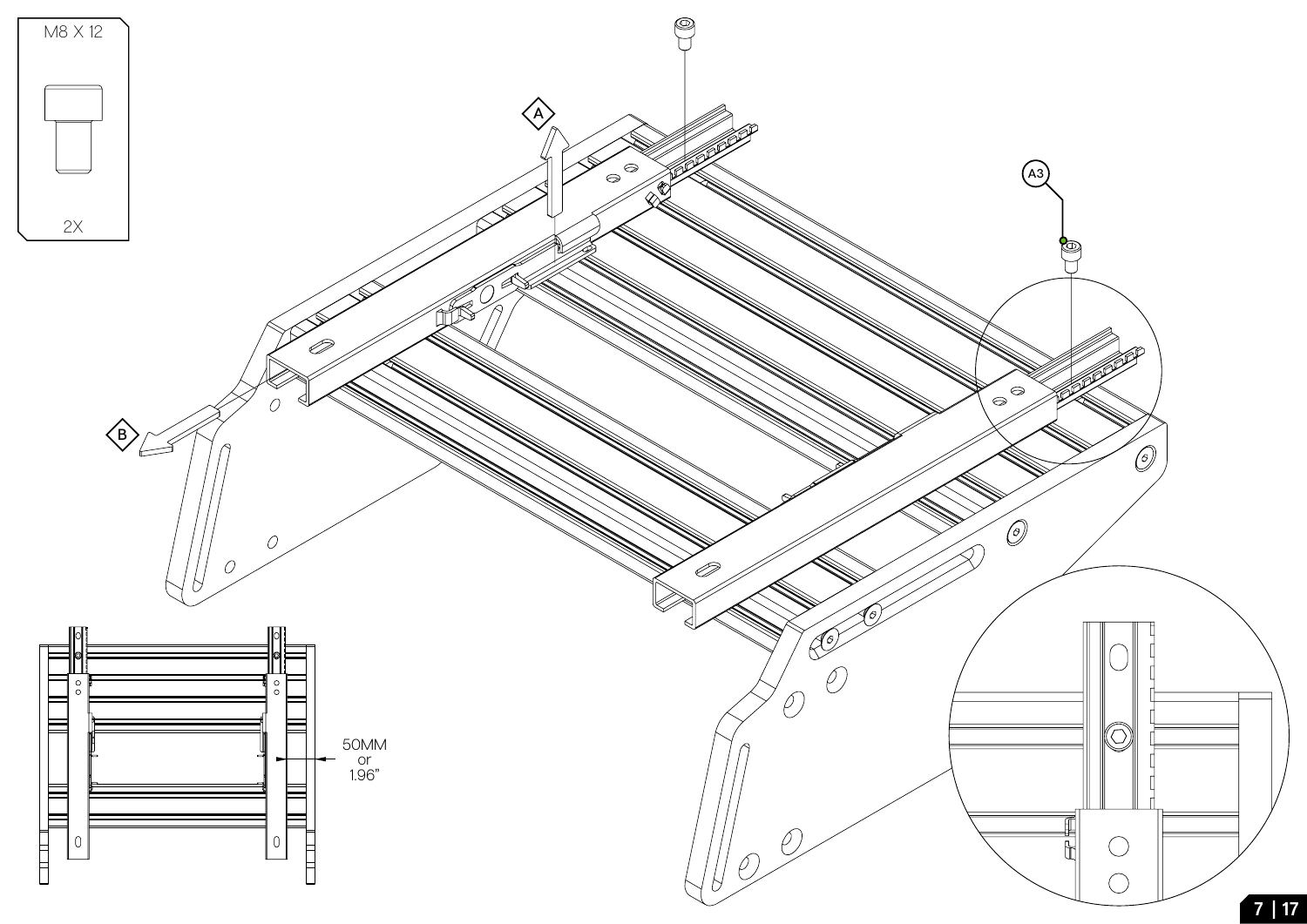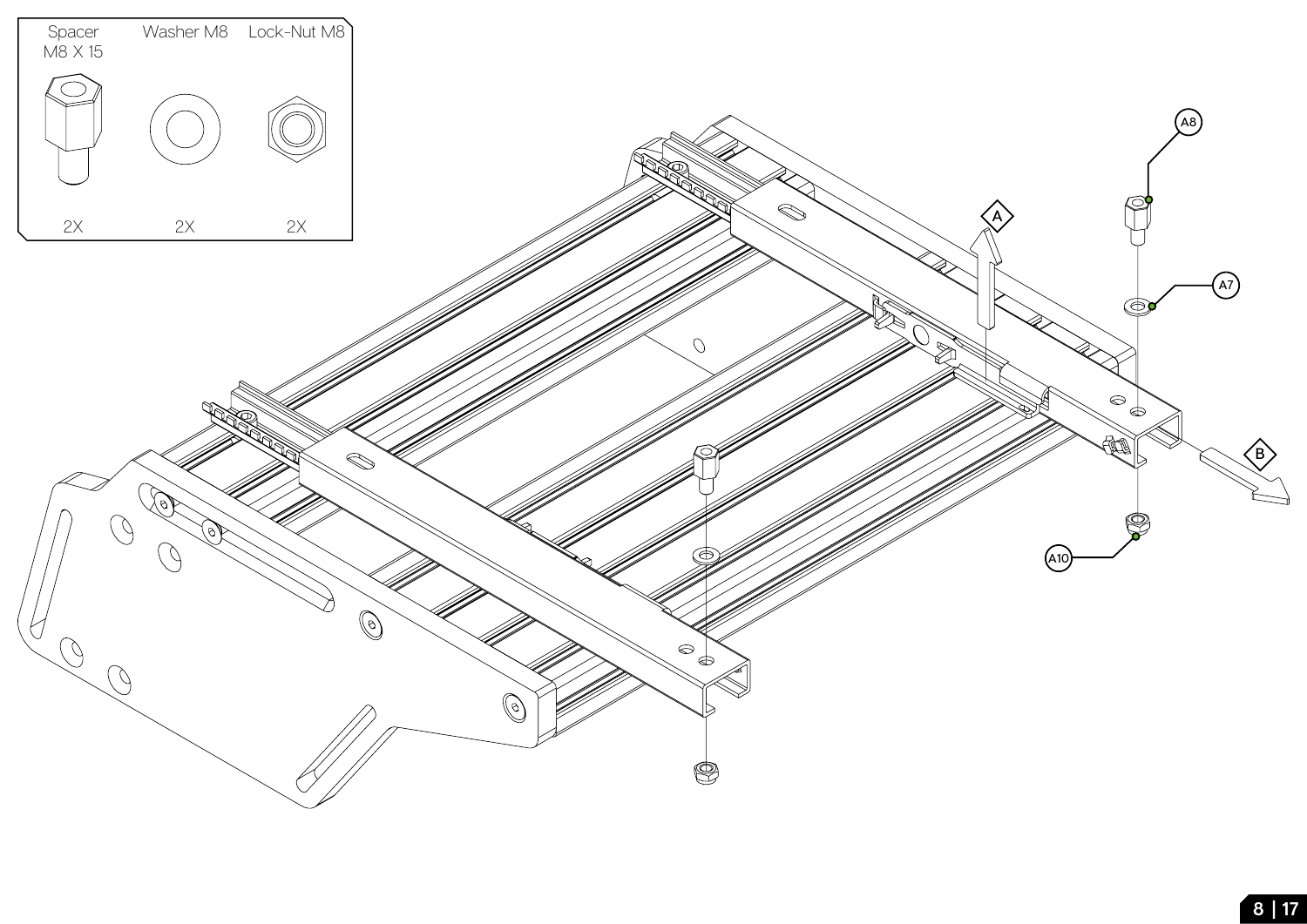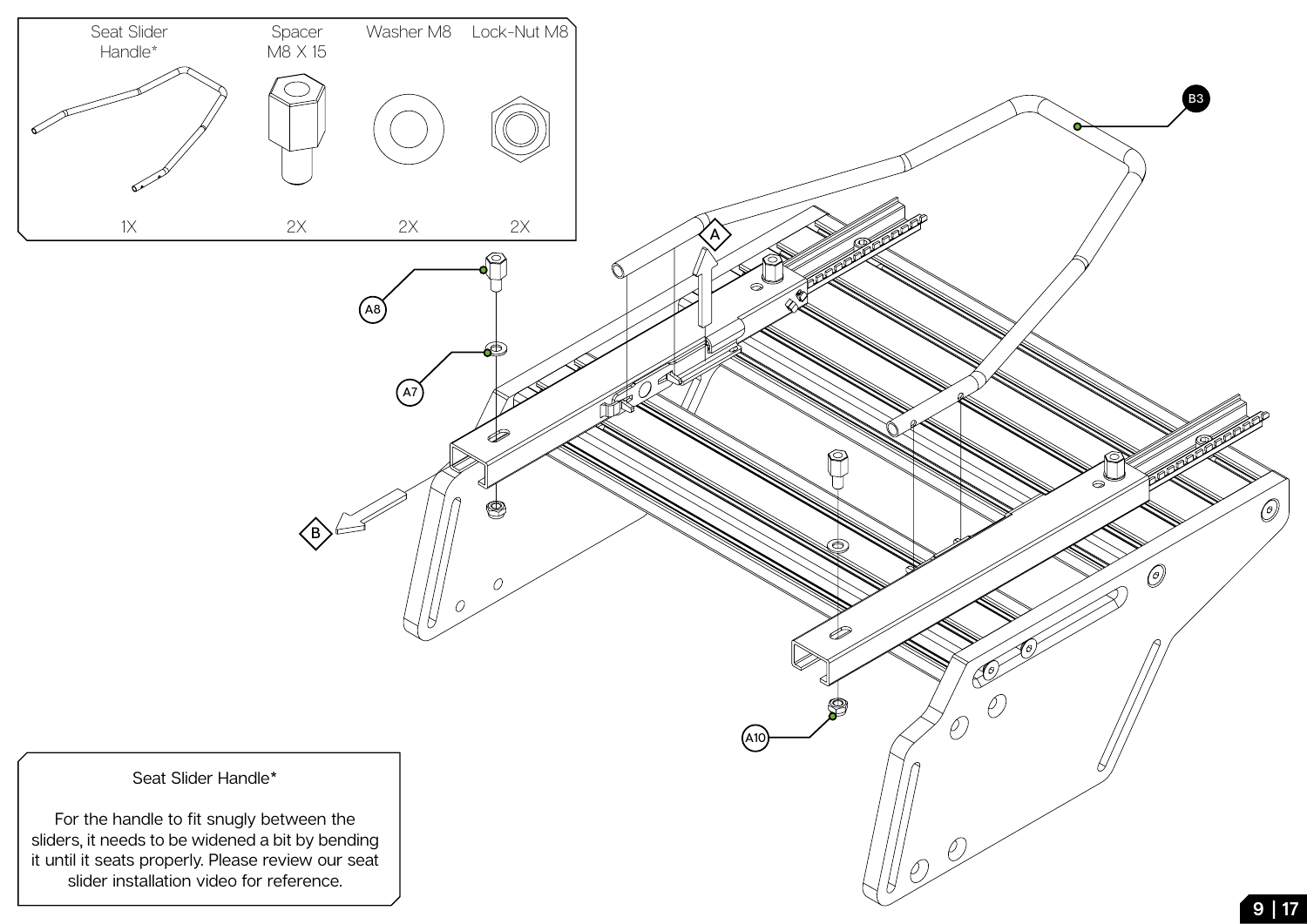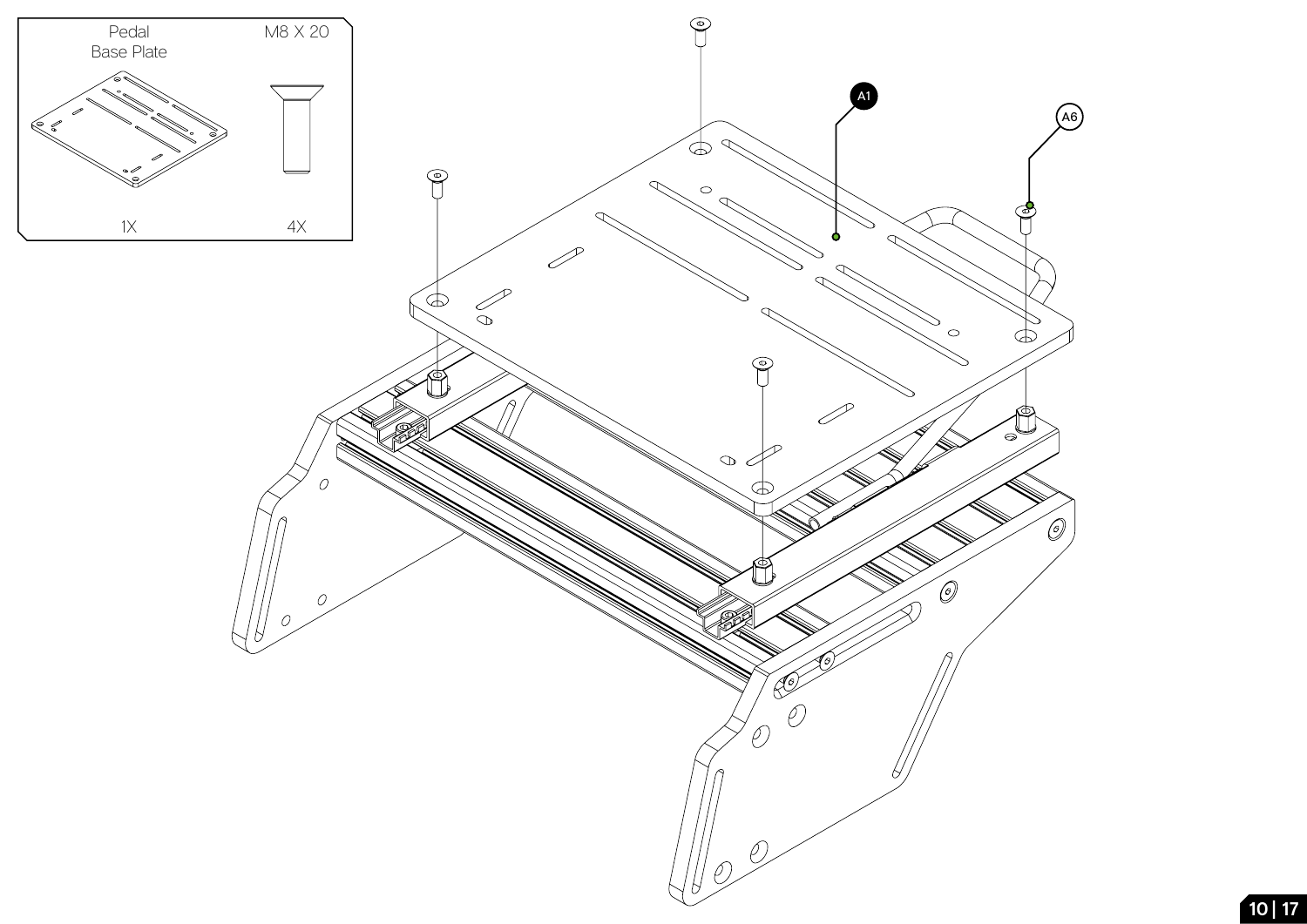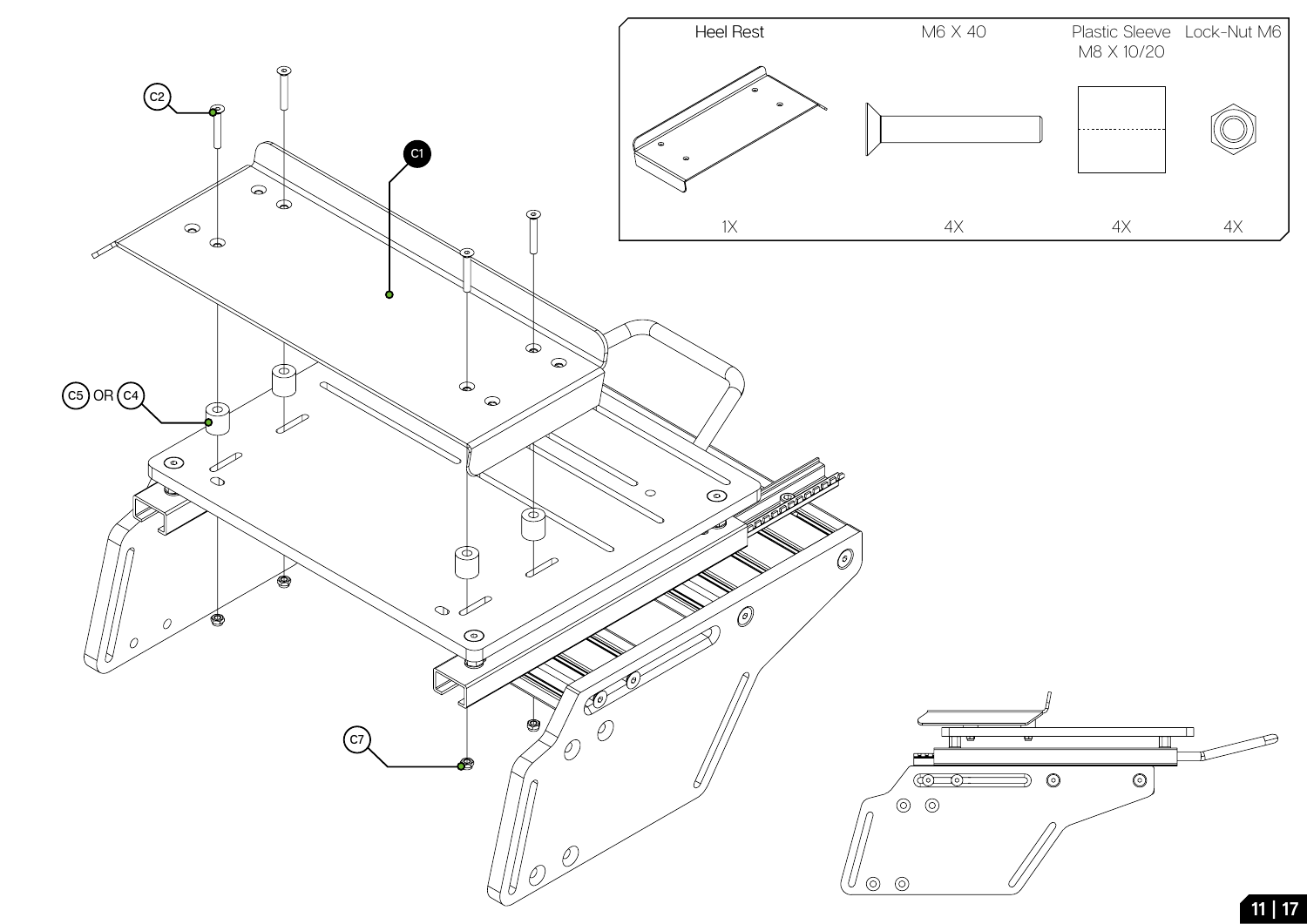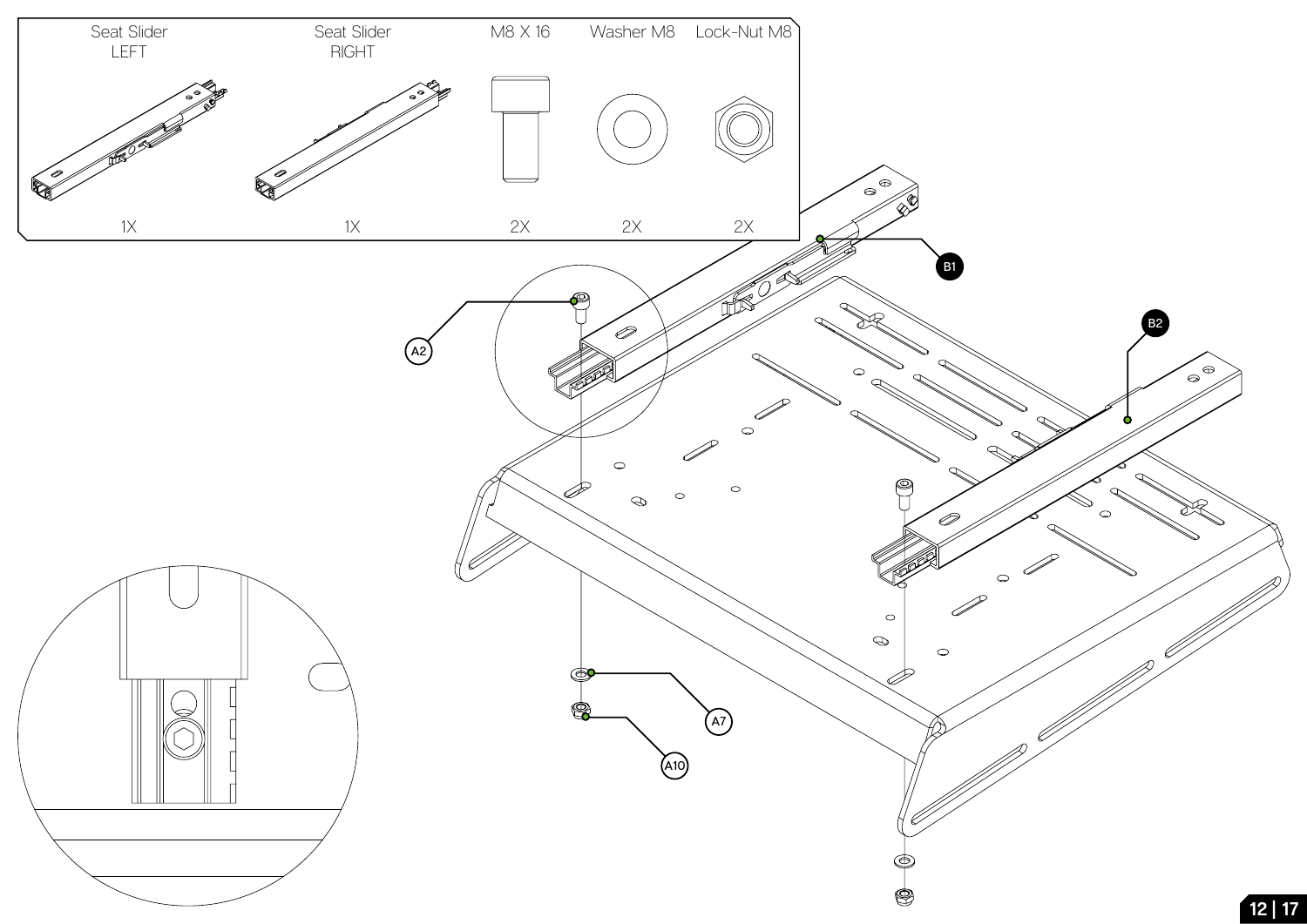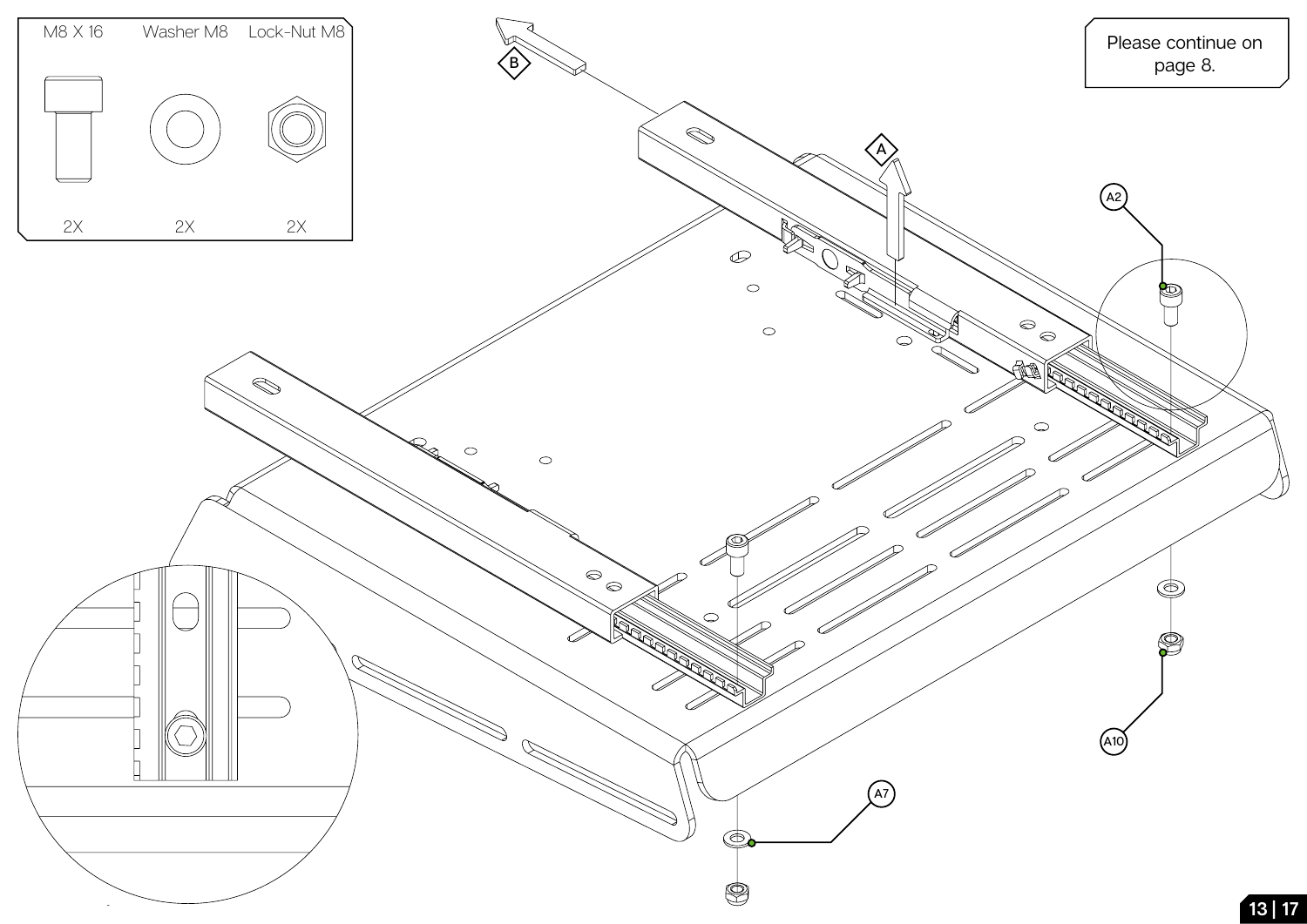| <b>PEDAL BASE PLATE</b> |                            |                   |             |  |  |
|-------------------------|----------------------------|-------------------|-------------|--|--|
| #                       | <b>Part</b>                | <b>QTY</b>        | <b>Note</b> |  |  |
| A <sub>1</sub>          | Pedal base plate           | 1                 |             |  |  |
| A2                      | Bolt M8 X 16 DIN 912       | 4                 |             |  |  |
| A <sub>3</sub>          | Bolt M8 X 12 DIN 912       | 4                 |             |  |  |
| A <sub>4</sub>          | Bolt M6 X 20 DIN 912       | $12 \overline{ }$ |             |  |  |
| A5                      | Bolt M5 X 25 DIN 912       | 12                |             |  |  |
| A <sub>6</sub>          | Bolt M8 X 20 DIN 7991      | $\overline{4}$    | Countersunk |  |  |
| A7                      | Washer M8 DIN 125-A        | 8                 |             |  |  |
| A <sub>8</sub>          | Spacer male/female M8 X 15 | 4                 |             |  |  |
| A9                      | Slot-Nut M8                | 6                 |             |  |  |
| A10                     | Lock-Nut M8                | 10 <sup>°</sup>   |             |  |  |
| A11                     | Lock-Nut M6                | 12                |             |  |  |
| A12                     | Lock-Nut M5                | 12 <sup>2</sup>   |             |  |  |

| <b>SEAT SLIDER</b> (optional purchase) |                    |                 |  |  |  |
|----------------------------------------|--------------------|-----------------|--|--|--|
| #                                      | <b>Part</b>        | <b>QTY Note</b> |  |  |  |
| , B1                                   | Seat slider LEFT   |                 |  |  |  |
| B <sub>2</sub>                         | Seat slider RIGHT  |                 |  |  |  |
| B <sub>3</sub>                         | Seat slider handle |                 |  |  |  |

| <b>HEEL REST</b> (optional purchase)                                                                                                                        |                        |   |             |  |  |
|-------------------------------------------------------------------------------------------------------------------------------------------------------------|------------------------|---|-------------|--|--|
| C <sub>1</sub>                                                                                                                                              | Heel rest              |   |             |  |  |
| C <sub>2</sub>                                                                                                                                              | Bolt M6 X 40 DIN 7991  | 4 | Countersunk |  |  |
| C <sub>3</sub>                                                                                                                                              | Bolt M6 X 35 DIN 7991  | 4 | Countersunk |  |  |
| C <sub>4</sub>                                                                                                                                              | Plastic sleeve M8 X 20 | 4 |             |  |  |
| C <sub>5</sub>                                                                                                                                              | Plastic sleeve M8 X 10 | 4 |             |  |  |
| C <sub>6</sub>                                                                                                                                              | Slot-Nut M6            | 4 |             |  |  |
| C <sub>7</sub>                                                                                                                                              | Lock-Nut M6            | 4 |             |  |  |
| Disclaimer: for some entries on this list, we supply more than required as spare<br>materials. Don't worry if you have some leftovers, this is intentional. |                        |   |             |  |  |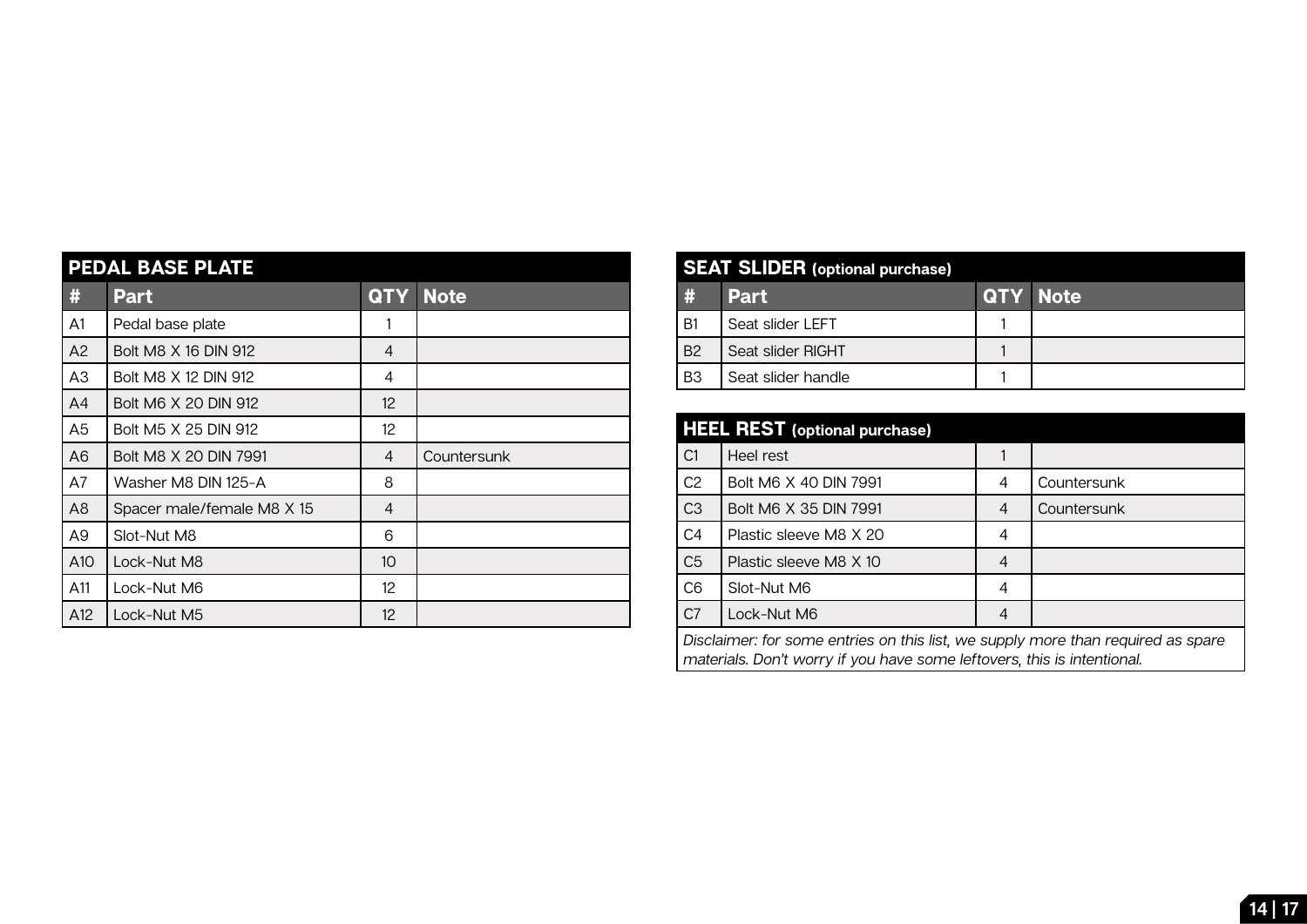![](_page_14_Figure_0.jpeg)

![](_page_14_Figure_1.jpeg)

![](_page_14_Figure_2.jpeg)

![](_page_14_Figure_3.jpeg)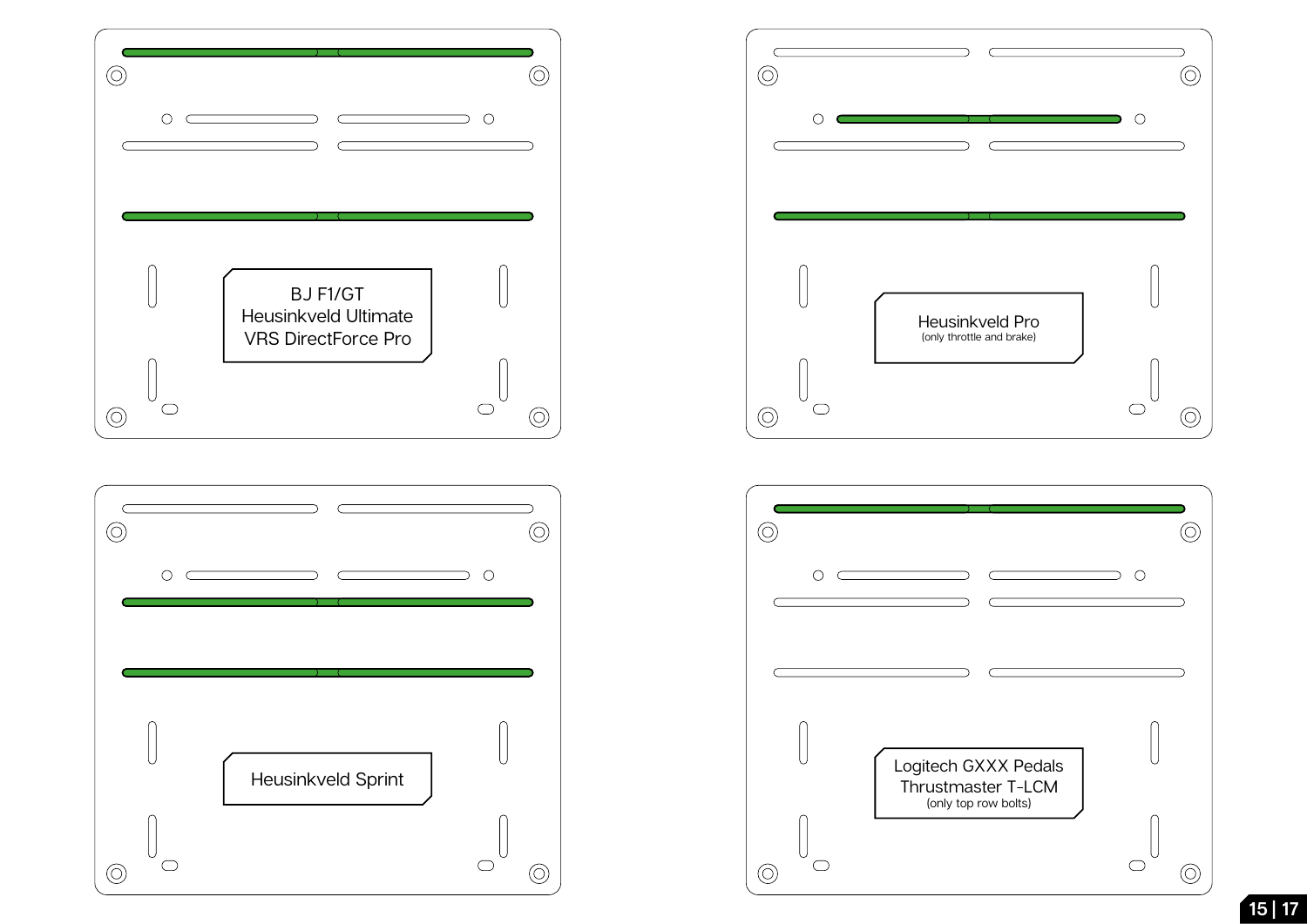![](_page_15_Figure_0.jpeg)

![](_page_15_Figure_1.jpeg)

![](_page_15_Figure_2.jpeg)